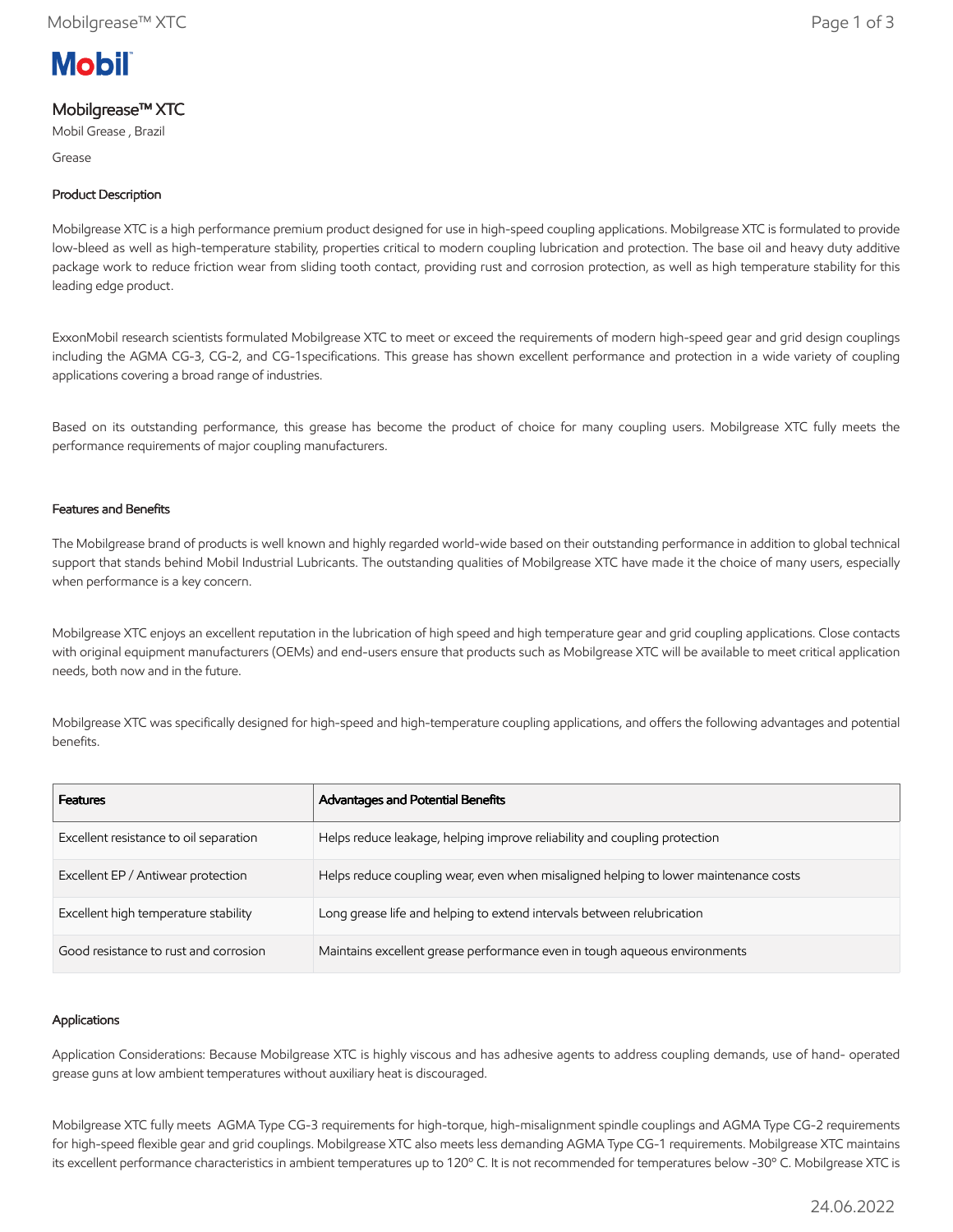## Mobilgrease™ XTC Page 2 of 3

- Grid-type flexible couplings
- Gear-type flexible couplings

## Specifications and Approvals

| This product meets or exceeds the requirements of: |
|----------------------------------------------------|
| AGMA CG-1                                          |
| AGMA CG-2                                          |
| AGMA CG-3                                          |

### Properties and Specifications

| Property                                                               |                   |
|------------------------------------------------------------------------|-------------------|
| Grade                                                                  | NLGI <sub>1</sub> |
| Thickener Type                                                         | Lithium           |
| Copper Strip Corrosion, 24 h, 100 C, Rating, ASTM D4048                | 1A                |
| Timken OK Load, lb, ASTM D2509                                         | 50                |
| Corrosion Preventive Properties, Rating, ASTM D1743                    | Pass              |
| Centrifugal Oil Separation, High G Force, 24 h, 50 C, vol%, ASTM D4425 | 1                 |
| Four-Ball Wear Test, Scar Diameter, mm, ASTM D2266                     | 0.43              |
| Color, Visual                                                          | Dark Brown        |
| Penetration, Change from 60X to 10,000X, %, ASTM D217                  | 20                |
| Oxidation Stability, Pressure Drop, 100 h, kPa, ASTM D942              | 41                |
| Four-Ball Extreme Pressure Test, Weld Point, kgf, ASTM D2596           | 400               |
| Dropping Point, °C, ASTM D2265                                         | 279               |
| Penetration, 60X, 0.1 mm, ASTM D217                                    | 325               |
| Viscosity @ 40 C, Base Oil, mm2/s, ASTM D445                           | 680               |

### Health and safety

Health and Safety recommendations for this product can be found on the Material Safety Data Sheet (MSDS) @ [http://www.msds.exxonmobil.com/psims](http://www.msds.exxonmobil.com/psims/psims.aspx) /psims.aspx

All trademarks used herein are trademarks or registered trademarks of Exxon Mobil Corporation or one of its subsidiaries unless indicated otherwise.

05-2022

Cosan Lubrificantes e Especialidades S.A.